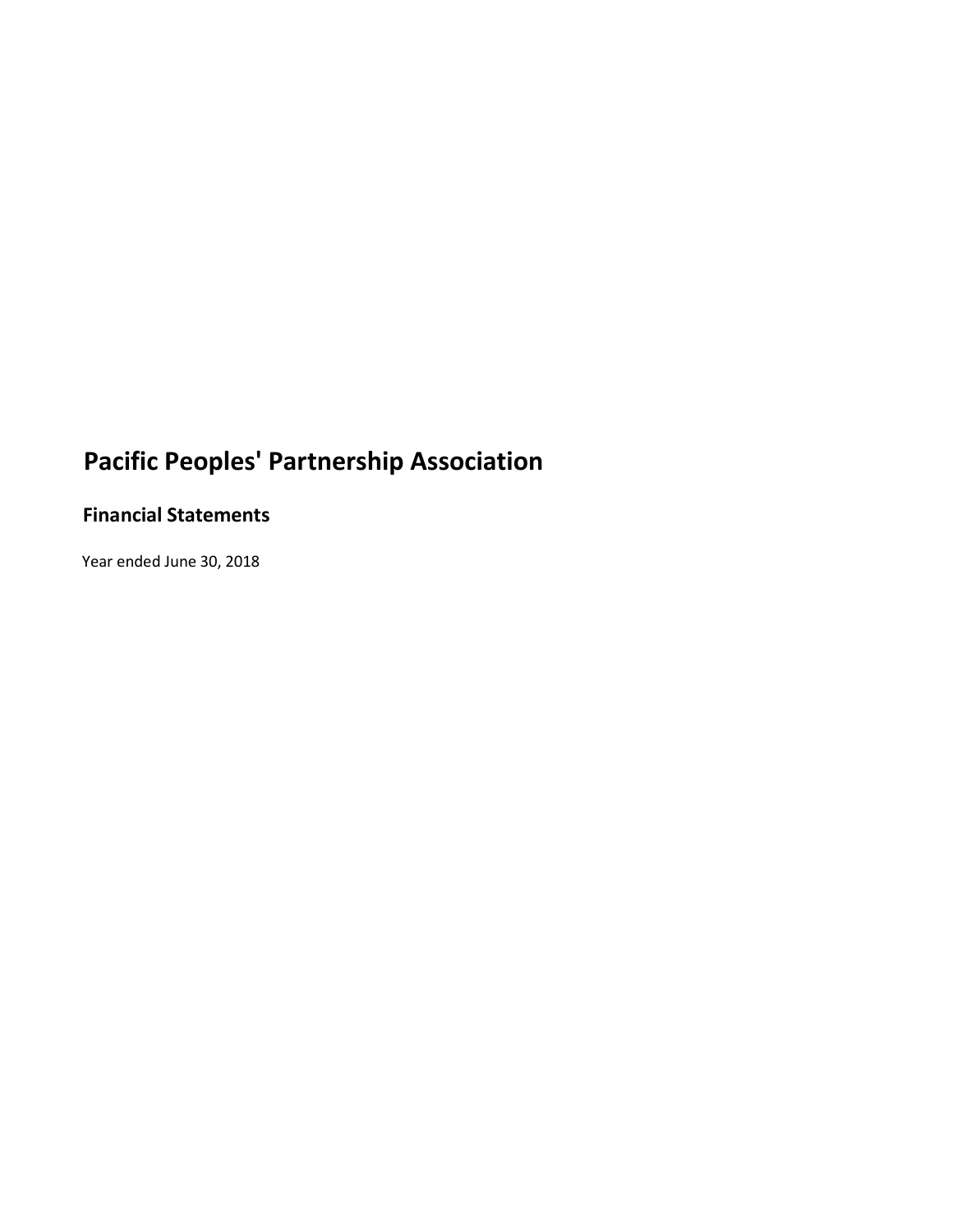

#### **Independent Auditors' Report**

To: The Board of Directors of the Pacific Peoples' Partnership Association

#### **Report on Financial Statements**

We have audited the accompanying financial statements of Pacific Peoples' Partnership Association, which comprise the statement of financial position as at June 30, 2018 and the statements of net assets, operations and cash flows for the year then ended and a summary of significant accounting policies and other explanatory information.

#### **Management's Responsibility for the Financial Statements**

Management is responsible for the preparation and fair presentation of these financial statements in accordance with Canadian accounting standards for not-for-profit organizations, and for such internal controls as management determines is necessary to enable the preparation of financial statements that are free from material misstatement, whether due to fraud or error.

#### **Auditors' Responsibility**

Our responsibility is to express an opinion on these financial statements based on our audit. We conducted our audit in accordance with Canadian auditing standards. Those standards require that we comply with ethical requirements and plan and perform the audit to obtain reasonable assurance about whether the financial statements are free from material misstatement.

An audit involves performing procedures to obtain audit evidence about the amounts and disclosures in the financial statements. The procedures selected depend on the auditor's judgement, including the assessment of risks of material misstatement of the financial statements, whether due to fraud or error. In making those risk assessments, the auditor considers internal control relevant to the entity's preparation and fair presentation of the financial statements in order to design audit procedures that are appropriate in the circumstances, but not for the purpose of expressing an opinion on the effectiveness of the entity's internal control. An audit also includes evaluating the appropriateness of accounting policies used and the reasonableness of accounting estimates made by management, as well as evaluating the overall presentation of the financial statements.

We believe that the audit evidence we have obtained is sufficient and appropriate to provide a basis of our audit opinion.

#### **Basis for Qualified Opinion**

In common with many similar organizations, the organization derives revenue from donations, the completeness of which is not susceptible to satisfactory audit verification. Accordingly, our verification of this revenue was limited to the amounts recorded in the records of the organization and we were not able to determine whether any adjustment might be necessary to revenue, excess of revenue over expenses, assets and net assets.

#### **Qualified Opinion**

In our opinion, except for the possible effects of the matter disclosed in the basis for qualified opinion paragraph, these financial statements present fairly, in all material respects, the financial position of the Pacific Peoples' Partnership Association as at June 30, 2018 and the results of its operations and cash flows for the year then ended in accordance with Canadian accounting standards for not-for-profit organizations.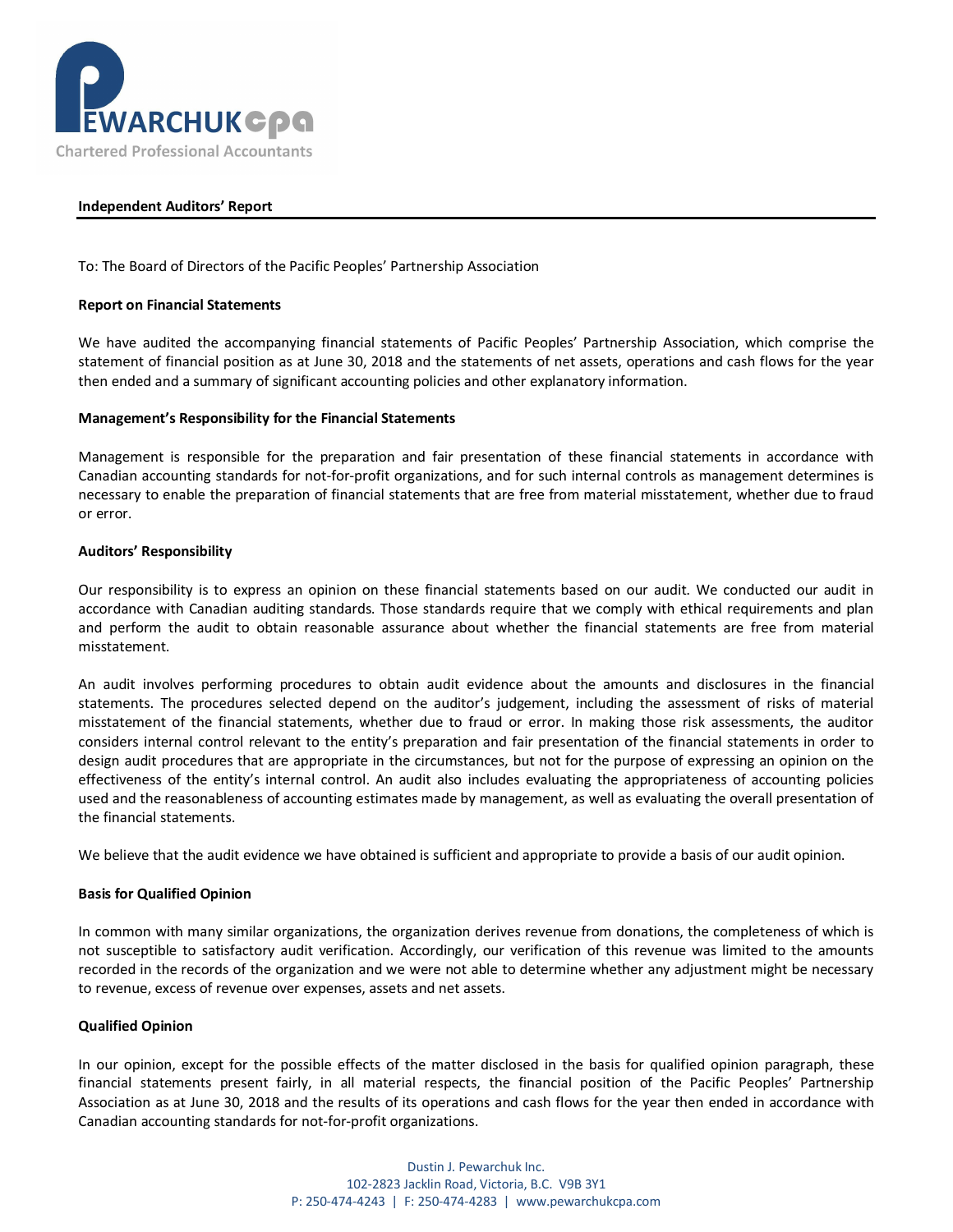

#### **Report on Other Legal and Regulatory Requirements**

As required by the Society Act (British Columbia), we report that, in our opinion, the accounting principles in Canadian accounting standards for not-for-profit organizations have been applied on a basis consistent with that of the preceding year.

Dustin & Leuanchek ho.

November 5, 2018

Victoria, B.C. Chartered Professional Accountants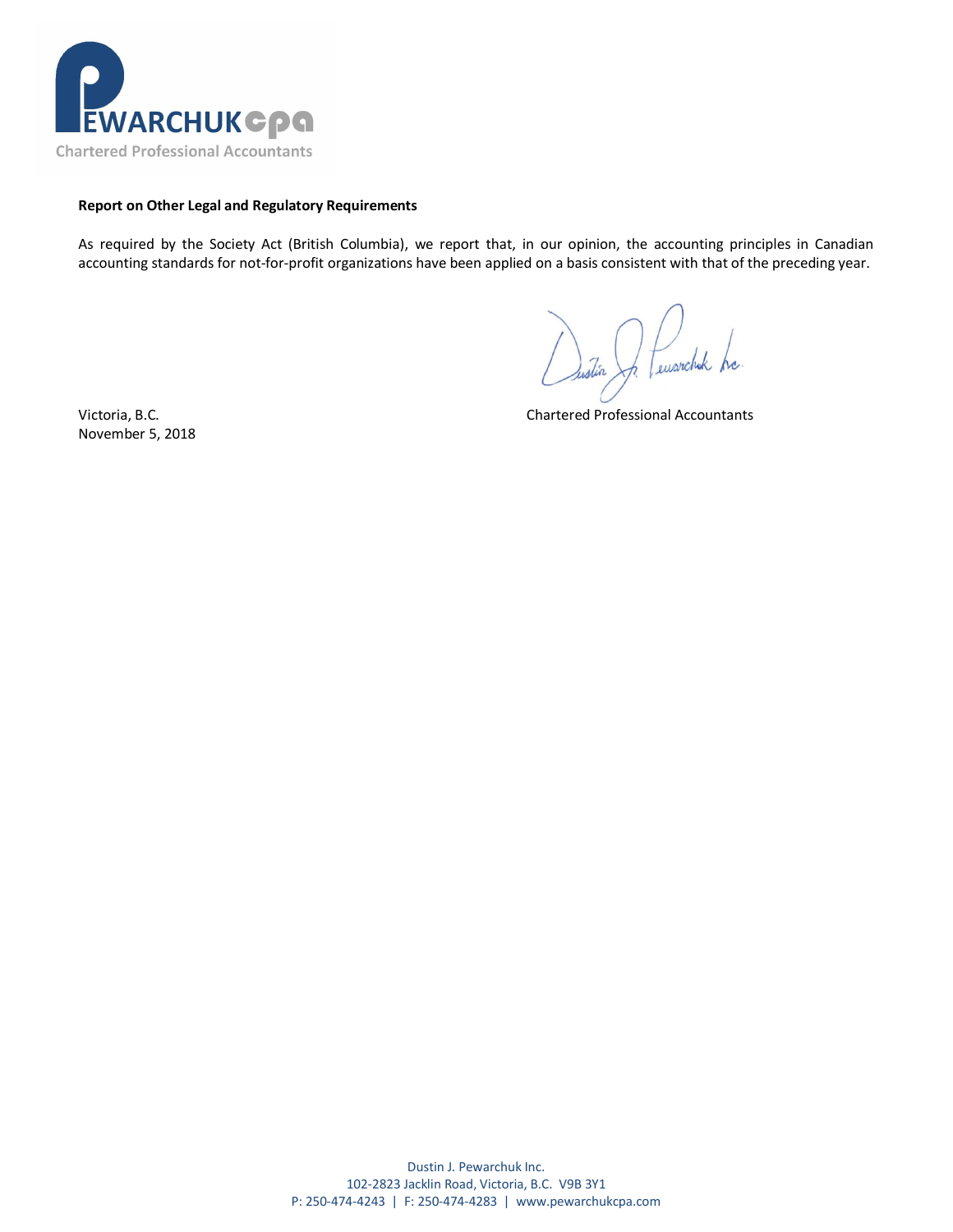#### **Statement of Financial Position**

As at June 30, 2018 with comparative figures for 2017

|                                          | <b>Operating</b><br>Fund<br>\$ | Capital<br>Fund<br>\$ | <b>Endowment</b><br>Fund<br>\$ | <b>Total</b><br>2018<br>\$ | Total<br>2017<br>\$ |
|------------------------------------------|--------------------------------|-----------------------|--------------------------------|----------------------------|---------------------|
| <b>Assets</b>                            |                                |                       |                                |                            |                     |
| Current assets                           |                                |                       |                                |                            |                     |
| Cash                                     | 18,768                         |                       |                                | 18,768                     | 24,076              |
| Accounts receivable                      | $\blacksquare$                 |                       |                                | $\overline{\phantom{0}}$   | 12,497              |
| Government remittances receivable        | 154                            |                       |                                | 154                        | 190                 |
| Prepaid expenses                         | 951                            |                       |                                | 951                        | 1,573               |
|                                          | 19,873                         |                       |                                | 19,873                     | 38,336              |
| Endowment fund (Note 6)                  |                                |                       | 40,395                         | 40,395                     | 39,043              |
| Property and equipment (Note 3)          |                                | 5,428                 |                                | 5,428                      | 8,105               |
| <b>Total assets</b>                      | 19,873                         | 5,428                 | 40,395                         | 65,696                     | 85,484              |
| <b>Liabilities</b>                       |                                |                       |                                |                            |                     |
| <b>Current liabilities</b>               |                                |                       |                                |                            |                     |
| Accounts payable and accrued liabilities | 5,341                          |                       |                                | 5,341                      | 6,136               |
| Government remittances payable           | 2,364                          |                       |                                | 2,364                      | 3,059               |
| Deferred revenue (Note 4)                | 13,232                         |                       |                                | 13,232                     | 7,430               |
| <b>Total liabilities</b>                 | 20,937                         |                       |                                | 20,937                     | 16,625              |
| <b>Net Assets</b>                        |                                |                       |                                |                            |                     |
| Unrestricted funds (deficit)             | (1,064)                        |                       |                                | (1,064)                    | 21,711              |
| <b>Restricted funds</b>                  |                                |                       | 40,395                         | 40,395                     | 39,043              |
| Invested in property and equipment       |                                | 5,428                 |                                | 5,428                      | 8,105               |
| <b>Total net assets</b>                  | (1,064)                        | 5,428                 | 40,395                         | 44,759                     | 68,859              |
| <b>Total liabilities and net assets</b>  | 19,873                         | 5,428                 | 40,395                         | 65,696                     | 85,484              |

Approved on behalf of the board of directors:

Muava Lai  $\overline{\mathscr{V}}$   $\overline{\mathscr{V}}$   $\overline{\mathscr{V}}$   $\overline{\mathscr{V}}$   $\overline{\mathscr{V}}$   $\overline{\mathscr{V}}$   $\overline{\mathscr{V}}$   $\overline{\mathscr{V}}$   $\overline{\mathscr{V}}$   $\overline{\mathscr{V}}$   $\overline{\mathscr{V}}$   $\overline{\mathscr{V}}$   $\overline{\mathscr{V}}$   $\overline{\mathscr{V}}$   $\overline{\mathscr{V}}$   $\overline{\mathscr{V}}$   $\overline{\mathscr{V}}$   $\overline{\mathscr{V}}$   $\overline{\$ 

*The accompanying notes are an integral part of these financial statements.*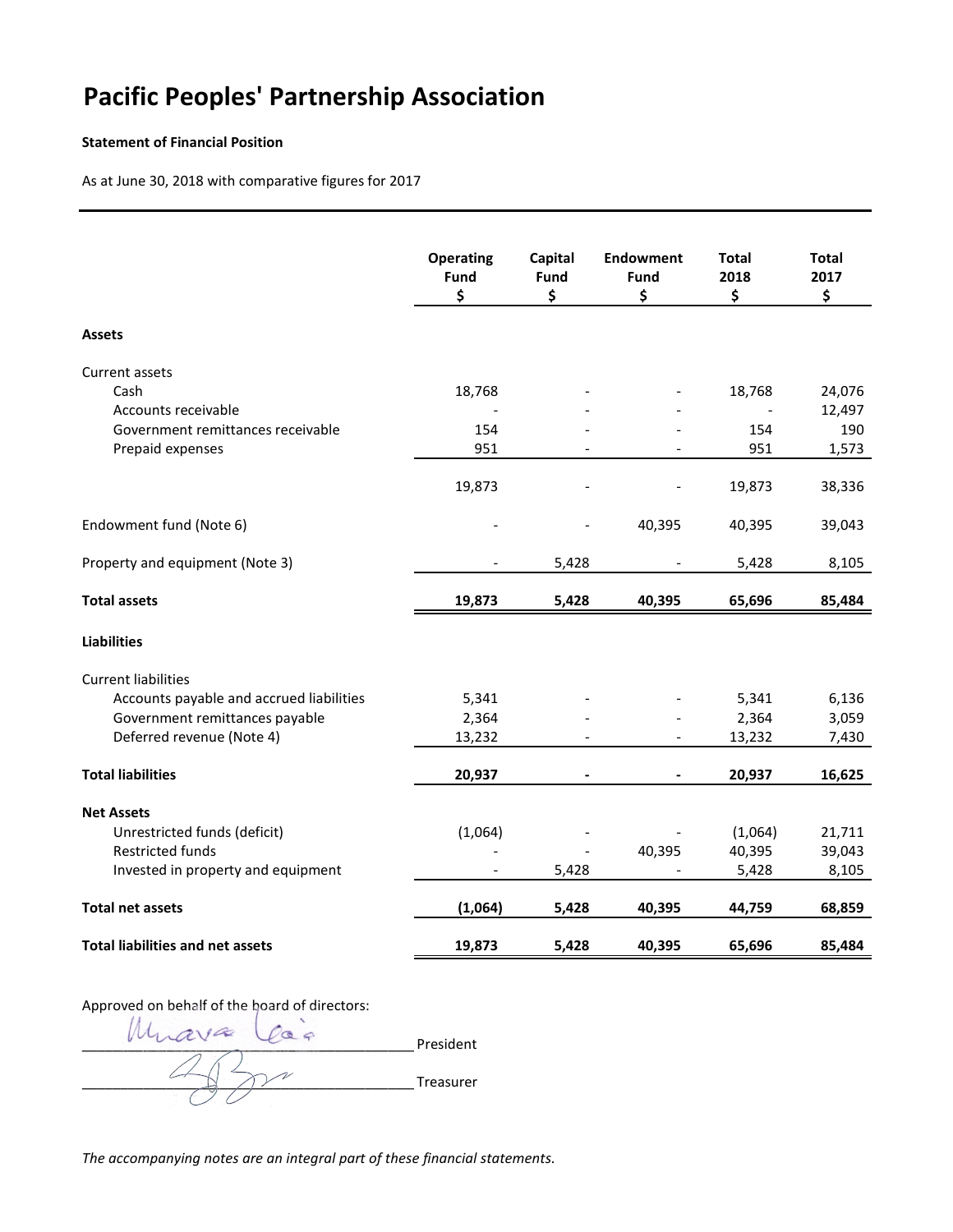#### **Statement of Net Assets**

As at June 30, 2018 with comparative figures for 2017

|                                                                                                         | <b>Unrestricted</b><br>\$ | <b>Invested in</b><br><b>Property and</b><br>Equipment<br>(Note 3)<br>\$ | Endowment<br>Fund<br>(Note 6)<br>\$ | Total<br>2018<br>\$ | Total<br>2017<br>\$ |
|---------------------------------------------------------------------------------------------------------|---------------------------|--------------------------------------------------------------------------|-------------------------------------|---------------------|---------------------|
| Net assets, beginning of year                                                                           | 21,711                    | 8,105                                                                    | 39,043                              | 68,859              | 49,663              |
| <b>Allocation of income:</b><br>Excess (deficiency) of revenue over expenses                            | (22, 775)                 | (2,677)                                                                  |                                     | (25, 452)           | 16,145              |
| Direct increases to net assets:<br>Endowment grants paid<br>Endowment net investment returns reinvested |                           |                                                                          | (1, 223)<br>2,575                   | (1,223)<br>2,575    | (980)<br>4,031      |
| Net assets (deficit), end of year                                                                       | (1,064)                   | 5,428                                                                    | 40,395                              | 44,759              | 68,859              |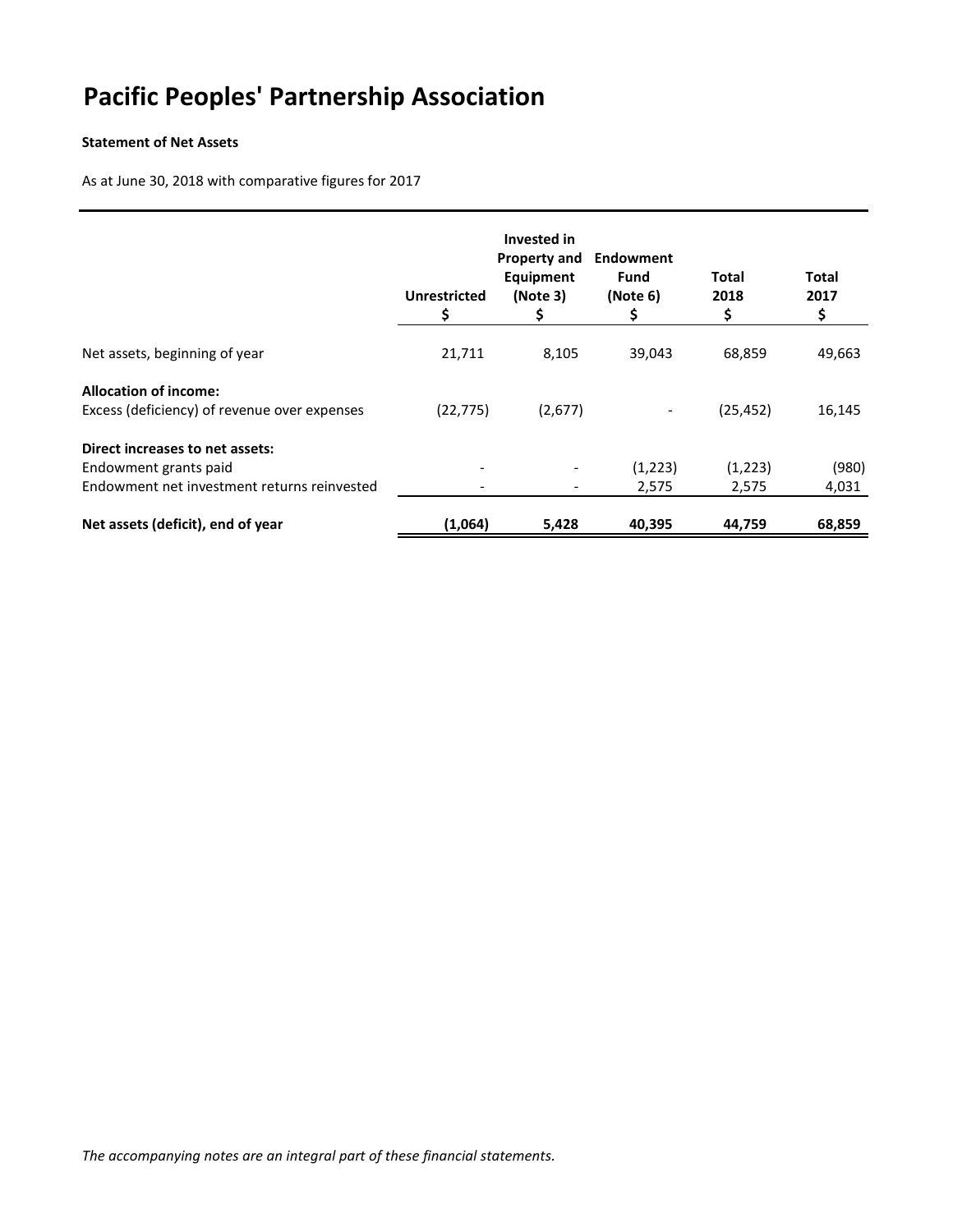#### **Statement of Operations**

For the year ended June 30, 2018 with comparative figures for 2017

|                                                      | <b>Operating</b><br>Fund<br>\$ | Capital<br>Fund<br>\$ | <b>Endowment</b><br>Fund<br>\$ | <b>Total</b><br>2018<br>\$ | <b>Total</b><br>2017<br>\$ |
|------------------------------------------------------|--------------------------------|-----------------------|--------------------------------|----------------------------|----------------------------|
| Revenue                                              |                                |                       |                                |                            |                            |
| Donations                                            | 136,912                        |                       |                                | 136,912                    | 101,486                    |
| <b>Gaming Commission</b>                             | 27,000                         |                       | $\blacksquare$                 | 27,000                     | 27,000                     |
| Wage subsidies                                       | 13,001                         |                       | $\overline{\phantom{a}}$       | 13,001                     | 33,002                     |
| <b>Ministry Grants</b>                               | 12,500                         |                       |                                | 12,500                     | 49,987                     |
| <b>Municipal Funding</b>                             | 3,000                          |                       |                                | 3,000                      | 5,000                      |
| Interest                                             | 15                             |                       |                                | 15                         | 31                         |
| Programming                                          |                                |                       |                                |                            | 764                        |
|                                                      | 192,428                        |                       | $\overline{\phantom{a}}$       | 192,428                    | 217,270                    |
| Expenses                                             |                                |                       |                                |                            |                            |
| Accounting and legal                                 | 7,250                          |                       |                                | 7,250                      | 6,383                      |
| Advertising                                          | 3,301                          |                       |                                | 3,301                      | 656                        |
| Amortization                                         |                                | 2,677                 |                                | 2,677                      | 2,228                      |
| Bank and financial processing charges                | 848                            |                       |                                | 848                        | 571                        |
| Board and AGM                                        | 420                            |                       |                                | 420                        | 1,647                      |
| Communications                                       | 2,337                          |                       |                                | 2,337                      | 2,392                      |
| Expenses - Tok Blong                                 |                                |                       |                                |                            | 4,860                      |
| Insurance                                            | 2,719                          |                       |                                | 2,719                      | 2,407                      |
| Materials and supplies                               | 2,344                          |                       |                                | 2,344                      | 2,408                      |
| Memberships                                          | 640                            |                       |                                | 640                        | 619                        |
| Program delivery costs                               | 107,858                        |                       | $\overline{\phantom{a}}$       | 107,858                    | 43,511                     |
| Rental                                               | 4,920                          |                       |                                | 4,920                      | 4,920                      |
| Salaries/contractors                                 | 82,566                         |                       | $\blacksquare$                 | 82,566                     | 128,523                    |
|                                                      | 215,203                        | 2,677                 | $\overline{\phantom{a}}$       | 217,880                    | 201,125                    |
| <b>Excess (deficiency) of revenues over expenses</b> | (22, 775)                      | (2,677)               | $\blacksquare$                 | (25, 452)                  | 16,145                     |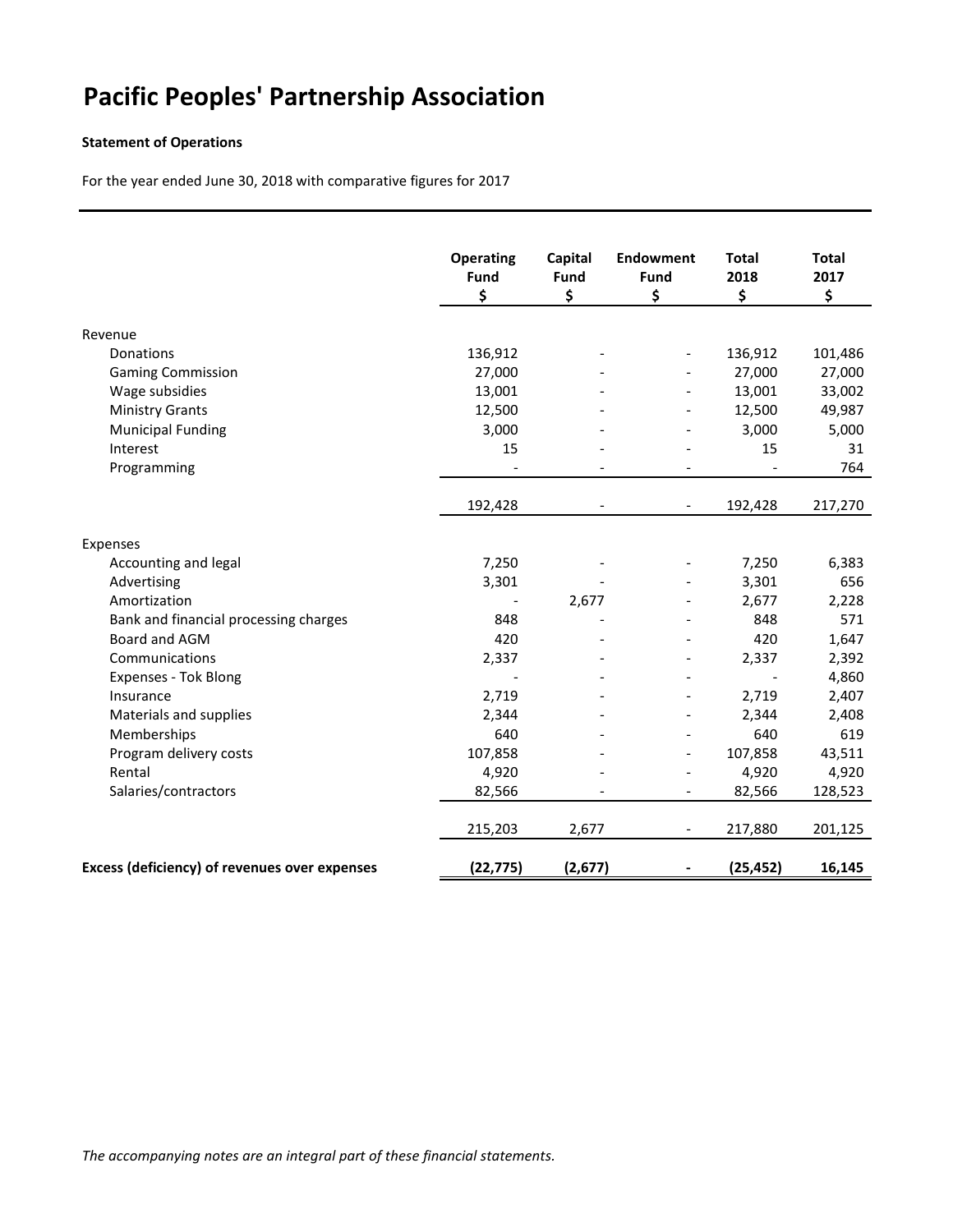#### **Statement of Cash Flows**

For the year ended June 30, 2018 with comparative figures for 2017

|                                                                                                  | <b>Operating</b><br><b>Fund</b><br>\$ | Capital<br><b>Fund</b><br>\$ | Endowment<br><b>Fund</b><br>\$ | <b>Total</b><br>2018<br>\$ | <b>Total</b><br>2017<br>\$ |
|--------------------------------------------------------------------------------------------------|---------------------------------------|------------------------------|--------------------------------|----------------------------|----------------------------|
|                                                                                                  |                                       |                              |                                |                            |                            |
| <b>Operating Activities:</b><br>Excess (deficiency) of revenues over expenses<br>Non-cash items: | (22, 775)                             | (2,677)                      |                                | (25, 452)                  | 16,145                     |
| Amortization                                                                                     |                                       | 2,677                        |                                | 2,677                      | 2,228                      |
| Cash provided by (used in) changes in<br>non-cash working capital items:                         |                                       |                              |                                |                            |                            |
| Accounts receivable                                                                              | 12,497                                |                              |                                | 12,497                     | (10, 247)                  |
| Government remittances receivable                                                                | 36                                    |                              |                                | 36                         | 378                        |
| Prepaid expenses                                                                                 | 622                                   |                              |                                | 622                        | (125)                      |
| Accounts payable and accrued liabilities                                                         | (795)                                 |                              |                                | (795)                      | 236                        |
| Government remittances payable                                                                   | (695)                                 |                              |                                | (695)                      | 365                        |
| Deferred revenue                                                                                 | 5,802                                 |                              |                                | 5,802                      | (1,037)                    |
| Net cash provided by operating activities                                                        | (5,308)                               |                              |                                | (5,308)                    | 7,943                      |
| <b>Investing and Financing Activities:</b>                                                       |                                       |                              |                                |                            |                            |
| Purchase of property and equipment                                                               |                                       |                              |                                |                            | (8, 283)                   |
| Net cash (used by) investing and financing activities                                            |                                       |                              |                                |                            | (8, 283)                   |
| Net (decrease) in cash                                                                           | (5,308)                               |                              |                                | (5,308)                    | (340)                      |
| Cash, beginning of year                                                                          | 24,076                                |                              |                                | 24,076                     | 24,416                     |
| Cash, end of year                                                                                | 18,768                                |                              |                                | 18,768                     | 24,076                     |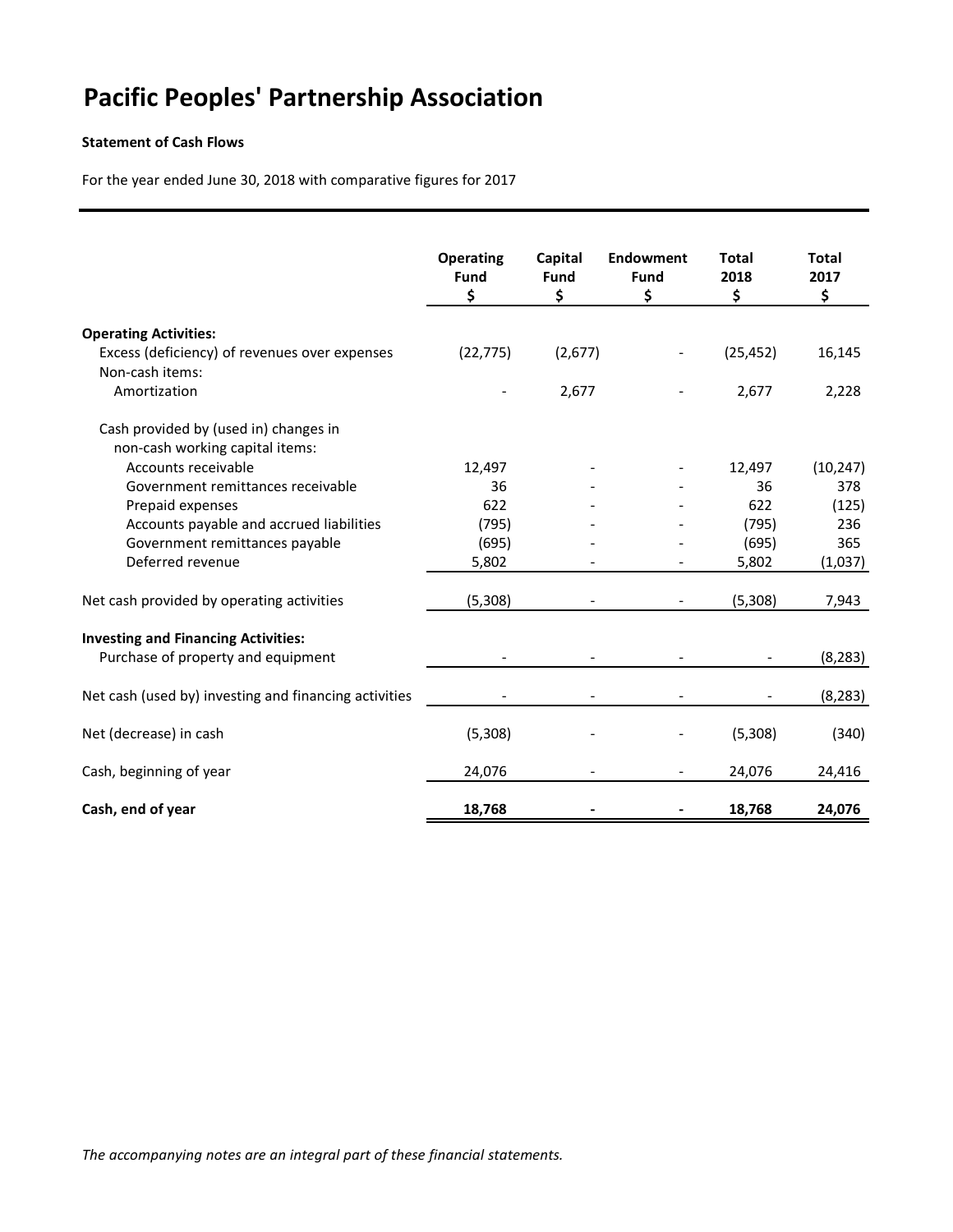#### **Notes to the Financial Statements**

#### **Year ended June 30, 2018 with comparative figures for 2017**

#### **1. Purpose**

Pacific Peoples' Partnership Association (the "Association") has been designated as a not-for-profit organization in Victoria, British Columbia. The purpose of the Association is to promote awareness of Pacific Islanders and educate others around the world on Pacific development issues. The Association is a registered charity under the Income Tax Act and as such is not subject to taxation.

#### **2. Significant Accounting Policies**

These financial statements have been prepared in accordance with Canadian accounting standards for not-for-profit organizations and include the following significant accounting policies:

#### **Fund Accounting**

The Operating Fund accounts for the Association's program and administrative activities. This fund reports unrestricted resources and restricted operating grants. The Capital Fund accounts for the Association's property and equipment. The Endowment Fund reports resources contributed for endowment.

#### **Revenue Recognition**

The Association follows the deferral method of accounting for contributions. Restricted contributions are recognized as revenue in the year in which the related expenses are incurred. Unrestricted contributions are recognized as revenue when received or receivable if the amount can be reasonably estimated and collection is reasonably assured.

Restricted investment income is recognized as revenue in the year in which the related expenses are incurred. Unrestricted investment income is recognized when it is earned. Endowment contributions are recognized as direct increases to net assets and are not recorded as revenue.

#### **Contributed Materials and Services**

The Association receives contributions of both materials and services. Due to the difficulty in determining their fair value, only donated equipment is recorded at fair value when fair value can be reasonably estimated, otherwise contributed materials and services are not recognized in the financial statements.

#### **Property and Equipment**

Property and equipment are recorded at cost. Amortization is based on the estimated useful life of each asset using the following methods and rates:

| Computer equipment      | 55% | Declining balance |
|-------------------------|-----|-------------------|
| Furniture and equipment | 20% | Declining balance |
| Websites                | 30% | Declining balance |

In the year of acquisition only one-half the normal rate is applied.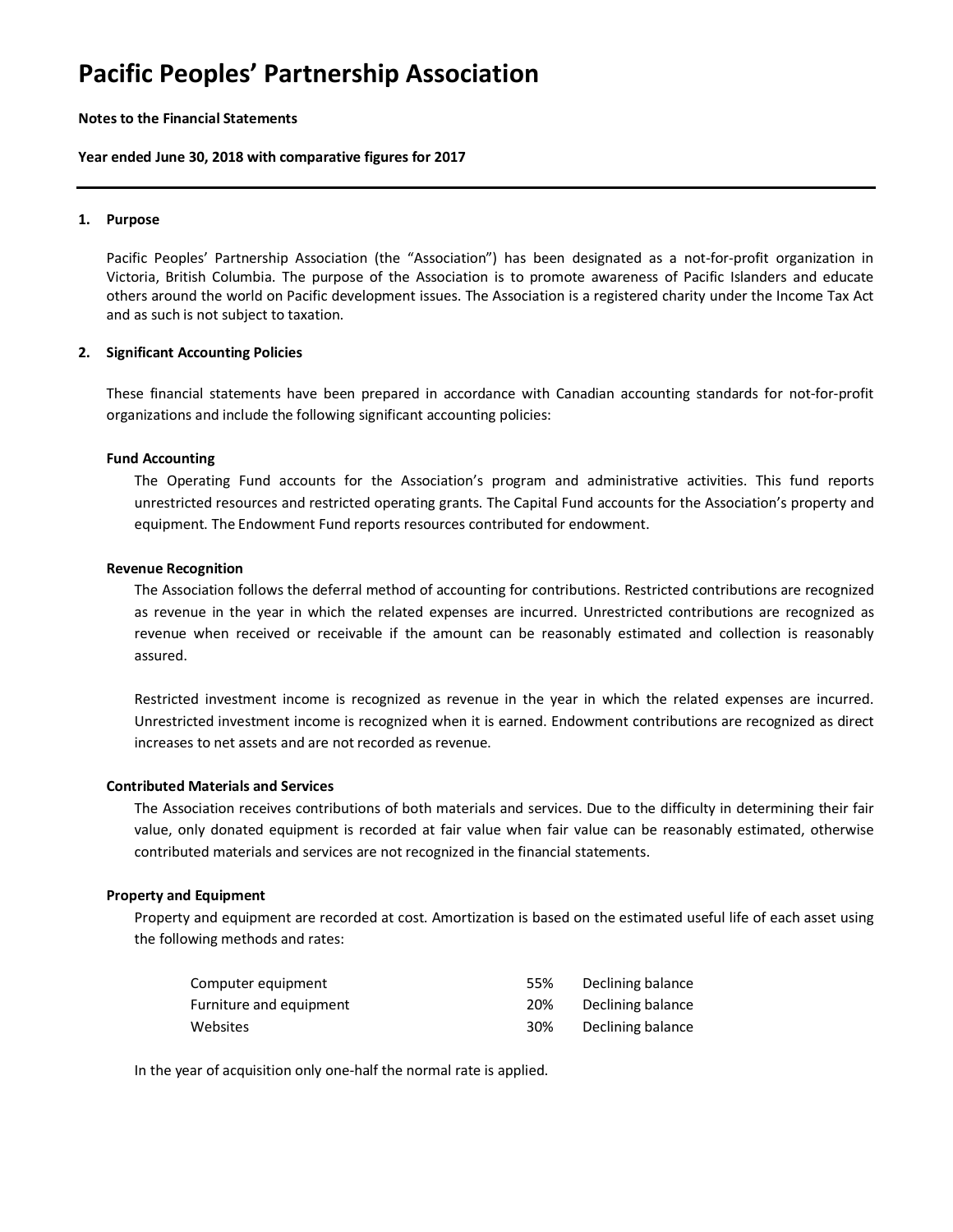**Notes to the Financial Statements**

**Year ended June 30, 2018 with comparative figures for 2017**

#### **2. Significant Accounting Policies (Continued)**

#### **Use of Estimates**

The preparation of financial statements in conformity with Canadian accounting standards for not-for-profit organizations requires management to make estimates and assumptions that affect the reported amount of assets and liabilities and disclosures of contingent assets and liabilities at the date of the financial statements and the reported amounts of revenues and expenses during the reporting periods. These estimates are reviewed periodically and adjustments are made to income as appropriate in the year they become known. Actual results could differ from those estimates.

#### **Financial Instruments**

The Association initially measures its financial assets and financial liabilities at fair value. The Association subsequently measures all of its financial assets and financial liabilities at amortized cost, except for cash and investments in equity instruments that are quoted in an active market, which are measured at fair value. Changes in fair value are recognized in the statement of operations.

Financial instruments measured at amortized cost include accounts receivable, government remittances receivable, accounts payable and accrued liabilities, and government remittances payable.

#### **3. Property and Equipment**

|                         | Cost   | Accumulated<br>Amortization | <b>Net Book</b><br><b>Value</b><br>2018 | <b>Net Book</b><br><b>Value</b><br>2017 |
|-------------------------|--------|-----------------------------|-----------------------------------------|-----------------------------------------|
|                         |        |                             |                                         |                                         |
| Computer equipment      | 2,175  | (1,633)                     | 542                                     | 1,205                                   |
| Furniture and equipment | 700    | (252)                       | 448                                     | 560                                     |
| Websites                | 7,458  | (3,020)                     | 4,438                                   | 6,340                                   |
|                         | 10,333 | (4, 905)                    | 5,428                                   | 8,105                                   |

#### **4. Deferred Revenue**

Deferred revenue represents restricted contributions received in the current year which are related to expenses of a subsequent year. Deferred revenue consists of the following:

|                                  | 2018   | 2017  |
|----------------------------------|--------|-------|
|                                  |        |       |
| <b>For Programs:</b>             |        |       |
| Commonwealth Foundation Grant    | 10,732 |       |
| <b>BC Multiculturalism Grant</b> | 2,500  | 2,500 |
|                                  | 13,232 | 2,500 |
| <b>For Special Purposes:</b>     |        |       |
| Women's Project Fund             |        | 4,930 |
|                                  | 13,232 | 7,430 |